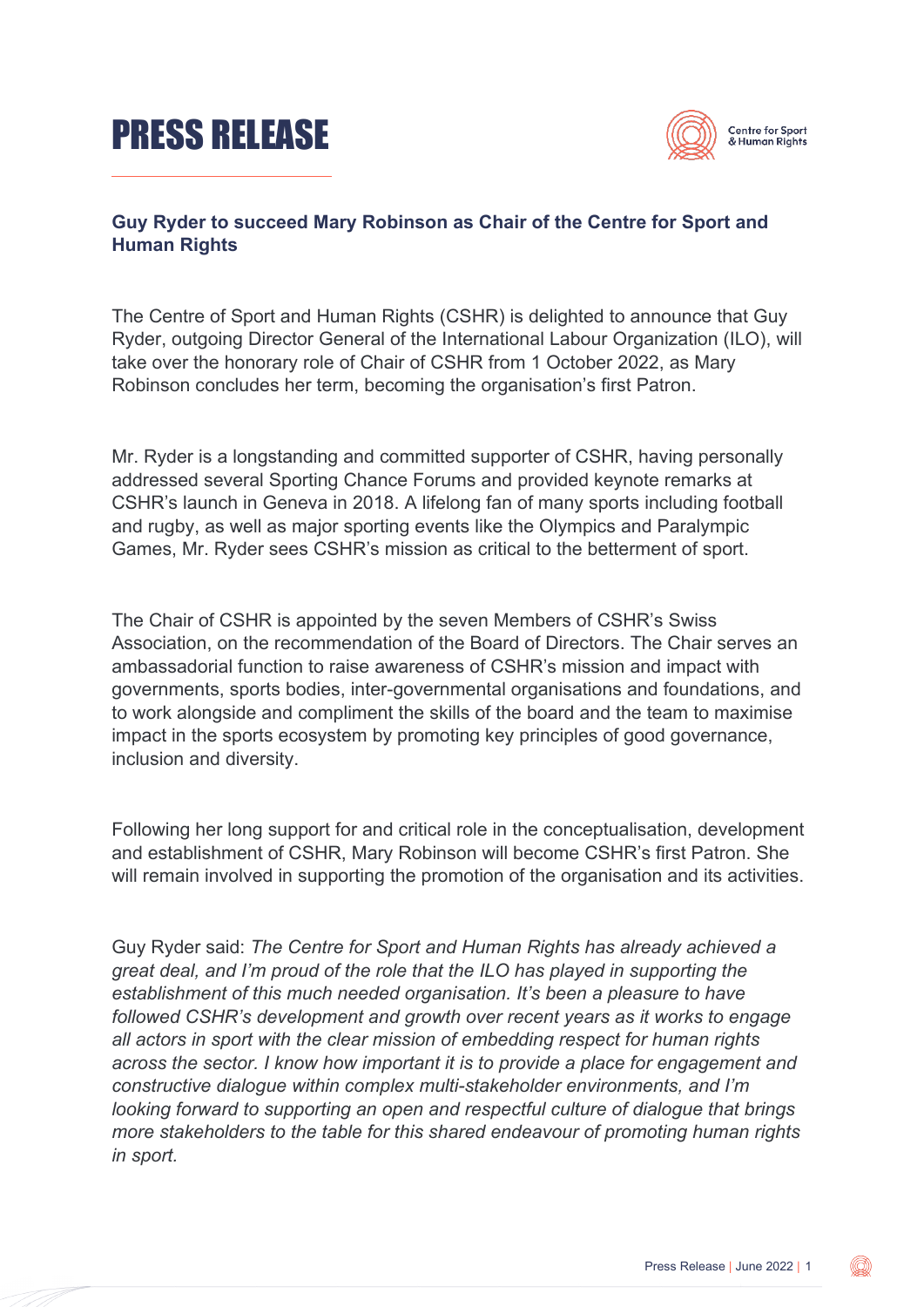Mary Robinson said: *I'm enormously proud of everything that the team at the Centre for Sport and Human Rights has achieved since we started this journey together in 2015. With CSHR becoming fully independent last year, and adopting an ambitious new strategy for the years ahead, we can pause to recognise substantial achievements in this foundation phase. A constant theme, and one that differentiates CSHR from many other initiatives, has been the ongoing focus on respectful and deliberate engagement across the world of sport. CSHR is the place for the entire sports ecosystem, including those who have significant challenges or have yet to make much needed commitments, to come together in a safe space for constructive conversations rooted in the application of human rights principles and standards. I'm so pleased to hand over to Guy, who has long experience in multi-stakeholder dialogue and action. I am happy to continue my support for CSHR as Patron and look forward to seeing the fruits of our dedicated work bear out - we truly need a world of responsible sport to be an ally and a leader in promoting the cause of human rights globally.* 

Mary Harvey, Chief Executive, Centre for Sport and Human Rights, said: *It's testament to our work so far that Guy Ryder is taking up the role of Chair after such a distinguished career bringing stakeholders together in constructive social dialogue to advance rights at work. We're unique in having both the ILO and UN Human Rights Office as formal parts of our governance and place great value on their roles as the international standard bearers for human rights and labour rights. Guy is well known across the UN system for his leadership and commitment to tri-partite-plus engagement. He has also overseen the ILO's groundbreaking work to support labour reforms in Qatar ahead of the 2022 FIFA World Cup. I look forward to working with Guy as we seek to live up to Mary Robinson's vision for CSHR. I thank Mary on behalf of everyone at CSHR for her moral and strategic leadership. Her influence and impact runs through our work, and we're delighted to acknowledge her as our first Patron.*

#### **About Guy Ryder**

Guy Ryder first joined the International Labour Organization in 1998 as Director of the Bureau for Workers' Activities. In 2002, he was appointed General Secretary of the ICFTU, leading the process of global unification of the democratic international trade union movement. He was elected as first General Secretary of the International Trade Union Confederation (ITUC) when it was created in 2006. In September 2010, he came back to the ILO in Geneva as Executive Director, responsible for international labour standards and fundamental principles and rights at work. He was elected as ILO Director-General in 2012 and re-elected in 2016.